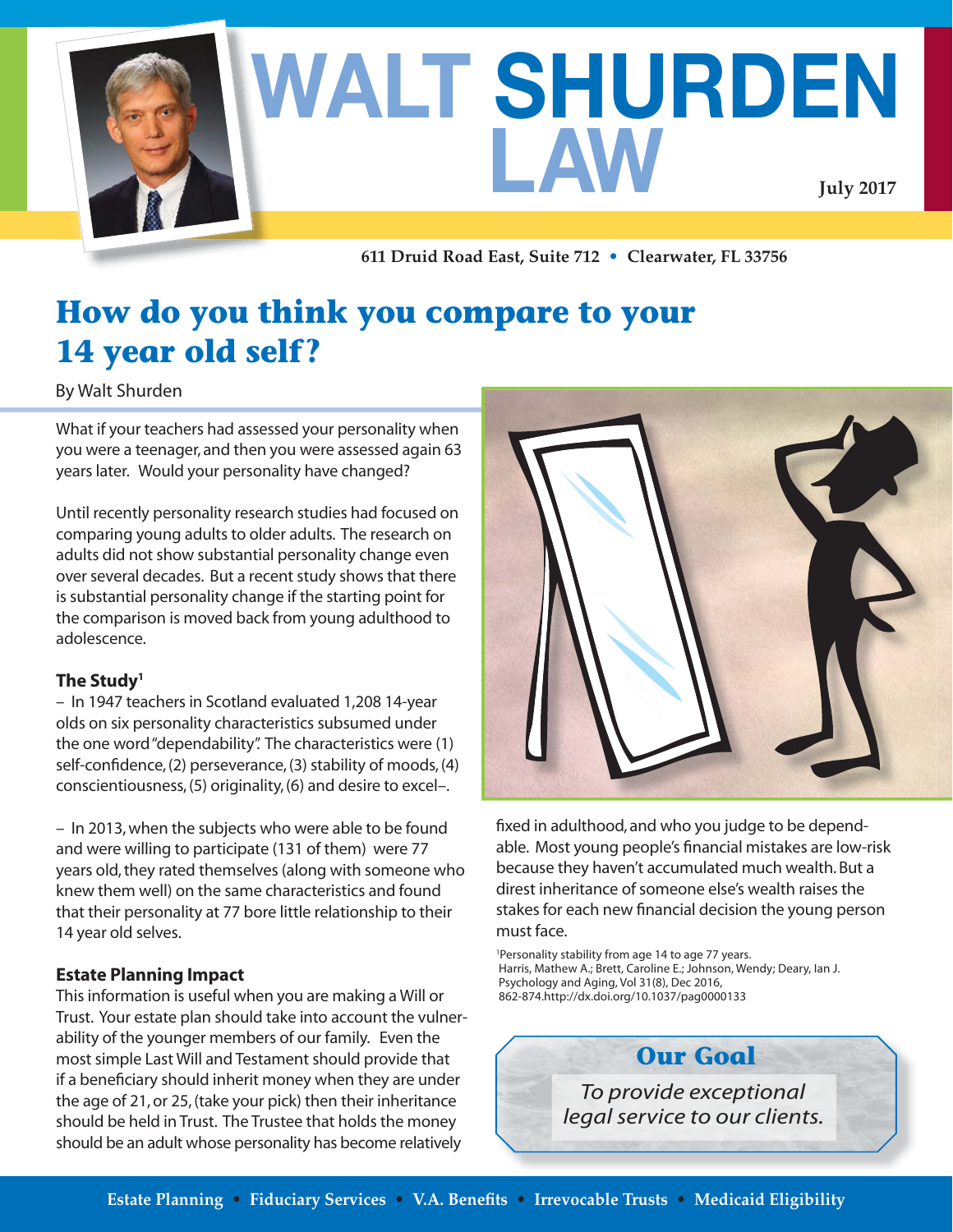

### **Where to find fireworks in Pinellas County Fourth of July Festivities**

Clearwater Threshers Baseball, Monday, July 3rd. Gates open at 5:00 p.m. Fireworks after the game.

Dunedin Blue Jays Baseball Game, Monday, July 3rd. Game starts at 6:15 p.m. Fireworks after the game.

Free Picnic in Craig Park, Tarpon Springs, Tuesday, July 4th, 10 a.m. to 2 p.m. – free hotdogs while they last. Games, inflatables and live entertainment.

Free celebration at Coachman Park in Clearwater, Tuesday, July 4th. Gates open at 4:00 pm and music starts at 7:30 p.m. Local vendors and family friendly activities. Fireworks begin between 9:00 and 9:30 p.m.

Safety Harbor celebrates on Tuesday, July 4th. Patriotic parade on Main Street from 10:00 a.m. to noon. Live entertainment and food vendors start at 5:00 p.m. Fireworks start at 9:00 p.m.

St. Pete's Spa Beach Park, Tuesday, July 4th, fireworks begin at 9:00 p.m. Bring your lawn chair and relax.

Celebrate all day Tuesday, July 4th in Gulfport. Fun kid activities, live music and the family friendly waterfront district block party. Fireworks start at 9:00 p.m.

Join the old-fashioned Independence Day party in the park in Largo's Central Park. Live entertainment, food and activities starting at 6:00 p.m. and fireworks starting at approximately 9:15 p.m.

### **No-Bake Chocolate Oatmeal Cookies**

Here is a fun, yummy treat you can make with the grandkids when they are visiting this summer.

#### **Ingredients:**

- 2 Cups Sugar
- ½ cup milk
- 1 stick butter
- ¼ cup unsweetened cocoa powder
- 3 cups quick cooking rolled oats



- 1 cup creamy peanut butter
- 1 Tbsp vanilla extract

Place sugar, milk, butter and cocoa in a saucepan over medium heat and bring to a boil, stirring occasionally. Boil for one minute. Remove from heat and stir in remaining ingredients.

Drop by teaspoon on wax paper or parchment. Mixture is HOT so have the kids be careful. Leave at room temperature until cooled and hardened. Will stay fresh in a sealed container in the refrigerator for a few days.

### **How did July get it's name?**



July is one of the two months that are named after human beings. Prior to 45 B.C. the Roman calendar was a mess. The high priest in charge of the calendar, the pontifex maximus, was so corrupt that he sometimes lengthened the year to keep certain officials in office or abbreviated it to shorten an enemy's tenure. February had

only 23 days and there was another short month that was added every couple of years to try to keep months starting the same season each year.

Julius Caesar oversaw the standardizing of the months, creating the 365-day-year and leap year every four years. When the new calendar went into effect on January 1, 45 B.C., the Roman Senate changed the name of the birth-month of Julius Caesar to July in his honor.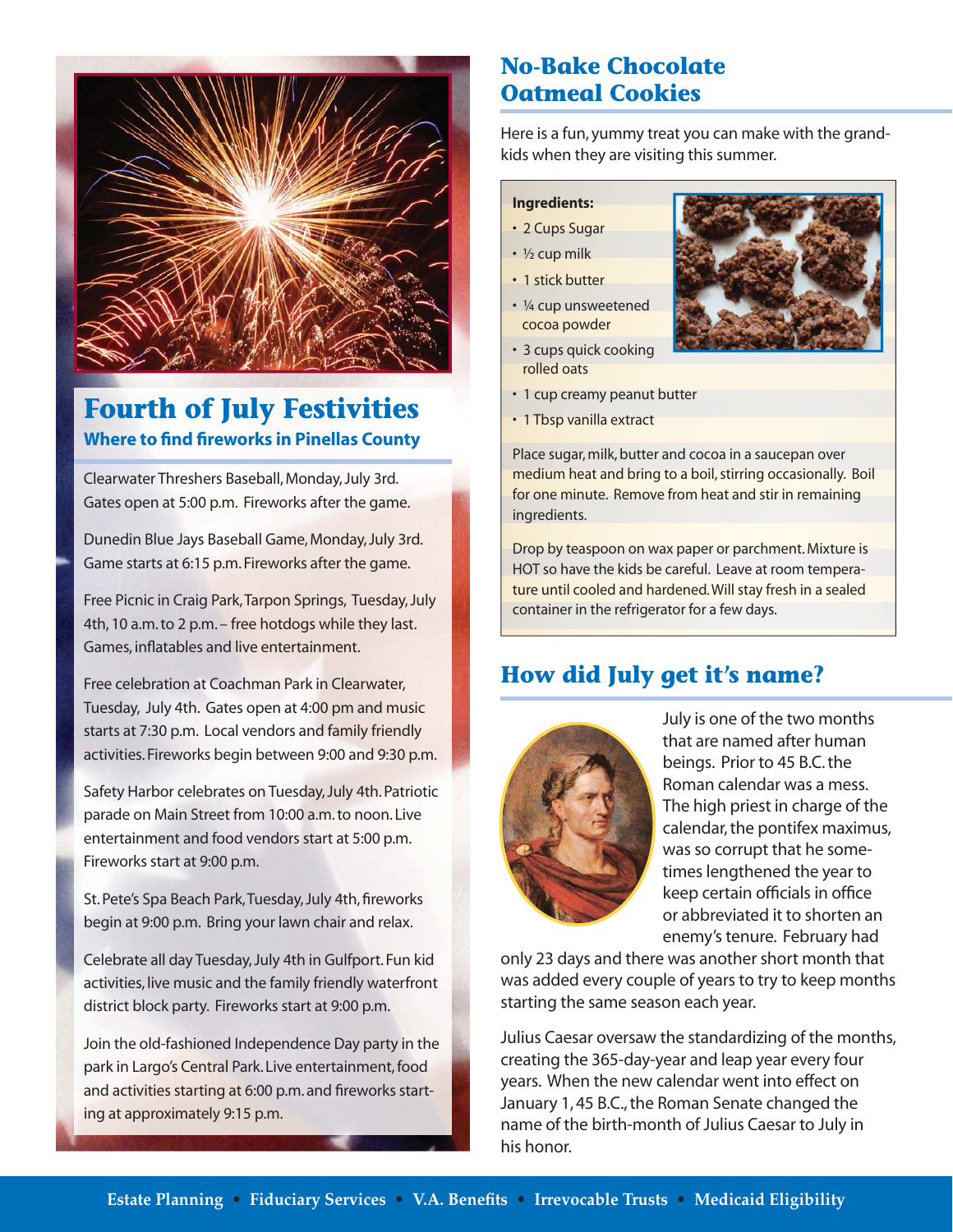## **National Pet Fire Safety Day**

Last month in our newsletter we talked about designations of "National" days, weeks, and months. We explained that many, if not most, are frivolous random days that don't really mean anything. Howev-



er, some remind us of important things we should be aware of, like National Pet Fire Safety Day on July 15.

Following is a list of ways to prevent your pet from starting a fire:

• Invest in flameless candles – Cats are notorious for starting fires when their tails turn over lit candles.

• Remove stove knobs or cover them when away – National Fire Protection Association lists a stove as the number one piece of equipment involved in pets starting fire.

• Beware of glass water bowls on wooden decks – The sun's rays filtered through glass and water can heat up and ignite the wood beneath the bowl.

Following is a list of ways to protect your pet from fire:

- Keep pets near entrances when away from home so firefighters can easily find them.
- Keep collars on pets when you are away. In case of fire they might run away.
- Affix a pet alert sticker on a front window with the number of pets listed so firefighters will know what they are looking for.

July 15th is a good day for all of us to check that our homes and pets are safe from fire.



## **This Month's Spotlight**

**Rose Chervitz** moved to Florida from Biloxi, Mississippi with her husband and three sons in 2000. While being a stay-at-home mom she was instrumental in starting the non-profit, 4-Hearts.

Rose went to Allegro in Tarpon Springs four years ago for a community service project for 4-Hearts and loved it there. She has been volunteering three days a week ever since. She plays cards with the residents, helps with arts & crafts and cooking. She acts as an escort, accompanying residents to off property events.

Thank you, Rose, for your community service.



## *IN OUR EAR*

**Is my meeting with Attorney Shurden covered by attorney-client privilege?**

The attorney-client privilege applies to private communications between a **lawyer** and **client** for the purpose of obtaining legal advise. Privileged communications are protected from forced disclosure on the witness stand.

However, if someone other than a lawyer is present, the attorney-client privilege does not apply. For instance, you cannot take a friend or neighbor into the room with your attorney and maintain the attorney-client privilege.